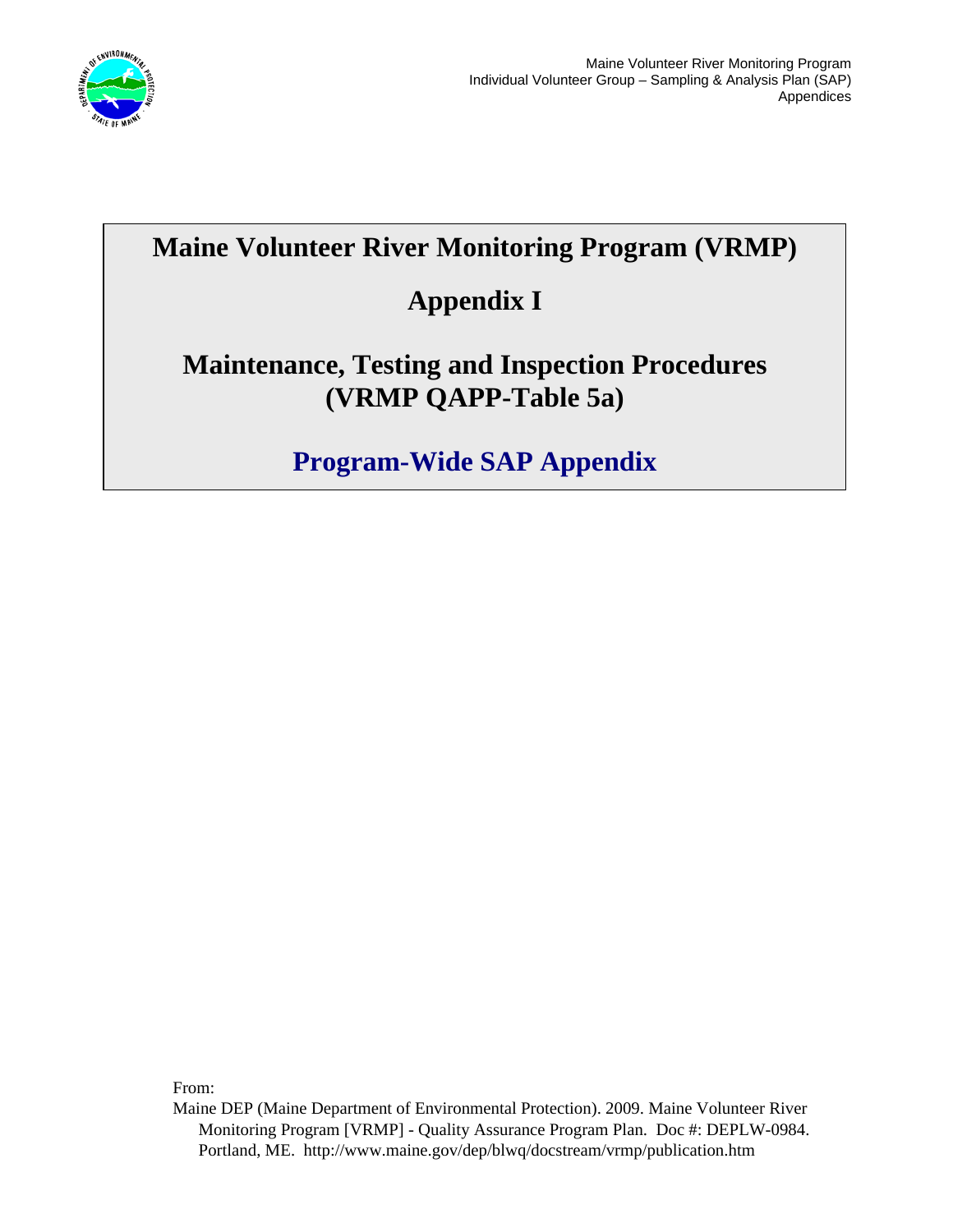**Appendix I. General maintenance, testing, and inspection procedures for field meters, test kits, and other equipment that should be considered in volunteer group SAPs and VRMP SOPs.** Individual groups should explain any deviations from these procedures in their own SAPs and SOPs, if any exist. (Detailed information on testing, inspection, and maintenance requirements, and on calibration procedures and frequency of all meters, instruments and other equipment used by volunteer groups should be contained in their SAPs and SOPs as methods can vary slightly among different makes and models of equipment. Refer to "user's manuals" for each type of equipment for these details.) \*Additionally, annual calibration and testing will occur at annual at volunteer certification workshops. (This appendix is Table 5a from Maine DEP [2009]<sup>1</sup>.)

| Parameter/<br><b>Equipment</b>              | Inspection <sup>2</sup>                                                                                                                                                                                                           | <b>Maintenance</b>                                                   | <b>Testing</b>                                         | <b>Calibration Method</b>                                                                                                               | <b>Calibration</b><br>Frequency*                                                                                                                                                                                |
|---------------------------------------------|-----------------------------------------------------------------------------------------------------------------------------------------------------------------------------------------------------------------------------------|----------------------------------------------------------------------|--------------------------------------------------------|-----------------------------------------------------------------------------------------------------------------------------------------|-----------------------------------------------------------------------------------------------------------------------------------------------------------------------------------------------------------------|
| <b>Dissolved</b><br>Oxygen<br>(meter)       | Full inspection of meter prior<br>to beginning of field season;<br>simple visual inspection at<br>beginning of each day of use<br>(includes an inspection of the<br>condition of the probe<br>membrane or membrane cap<br>sensor) | Once a year<br>at beginning<br>of field<br>season and<br>as required | Check battery<br>status prior to<br>each use           | Typically a "water-<br>saturated air<br>calibration" done<br>within a protective<br>sheath or a cell/hole<br>within the meter's<br>body | • Each time the<br>meter is turned<br>on:<br>• Also, most<br>meters need to<br>be turned on for<br>a period of time<br>before<br>calibration or<br>use (refer to<br>your meter's<br>user manual for<br>details) |
| <b>Dissolved</b><br>Oxygen<br>(kit)         | Full inspection of chemicals<br>(e.g., expiration dates) prior<br>to beginning of field season;<br>simple visual inspection at<br>beginning of each day of use                                                                    | Once a year<br>at beginning<br>of field<br>season and<br>as required | kits require<br>sodium<br>thiosulfate<br>check monthly |                                                                                                                                         | n/a                                                                                                                                                                                                             |
| Temperature<br>(instantaneous)              | Full inspection of<br>thermometer or meter prior to<br>beginning of field season;<br>simple visual inspection at<br>beginning of each day of use                                                                                  | As required                                                          |                                                        | (Checked for<br>accuracy at a VRMP<br>certification<br>workshop using an<br>NIST-certified<br>thermometer)                              | <b>Before</b><br>beginning of<br>field season                                                                                                                                                                   |
| Temperature<br>(continuous;<br>data logger) | Full inspection of logger prior<br>to beginning of field season;<br>simple visual inspection at<br>beginning of each day of use                                                                                                   | As required                                                          |                                                        | (Controlled test of<br>multiple loggers<br>using a VRMP-<br>accepted SOP)                                                               | <b>Before</b><br>beginning of<br>field season                                                                                                                                                                   |
| Specific<br>Conductivity<br>(meter)         | Full inspection of meter prior<br>to beginning of field season;<br>simple visual inspection at<br>beginning of each day of use                                                                                                    | As required                                                          | Check battery<br>status prior to<br>each use           | Calibrate against a<br>standard solution of<br>$84 \mu S/cm$                                                                            | <b>Before</b><br>beginning of<br>field season.                                                                                                                                                                  |
| pH<br>(meter)                               | Full inspection of meter prior<br>to beginning of field season;<br>simple visual inspection at<br>beginning of each day of use                                                                                                    | As required                                                          | Check battery<br>status prior to<br>each use           | Calibrate against<br>two standard buffers<br>$-$ either pH 4 & 7 or<br>7 & 10                                                           | At beginning of<br>each day of use<br>(or more as<br>needed).                                                                                                                                                   |

<sup>&</sup>lt;sup>1</sup> From: Maine DEP (Maine Department of Environmental Protection). 2009. Maine Volunteer River Monitoring Program [VRMP] - Quality Assurance Program Plan. Doc #: DEPLW-0984. Portland, ME.

 $\overline{a}$ 

 $2$  Meters that give readings that are consistently high or low as compared to the mean will be further examined for air bubbles, old membranes, dirty anode or cathode and/or weak batteries. After repairs are made the meter/probe assembly will be tested again. Meters that fail will not be not taken into the field or used at certification/recertification workshops. Repairable meters will be returned to their manufacturer or a qualified repair person (e.g., QC Services – Harrison, ME) for service.